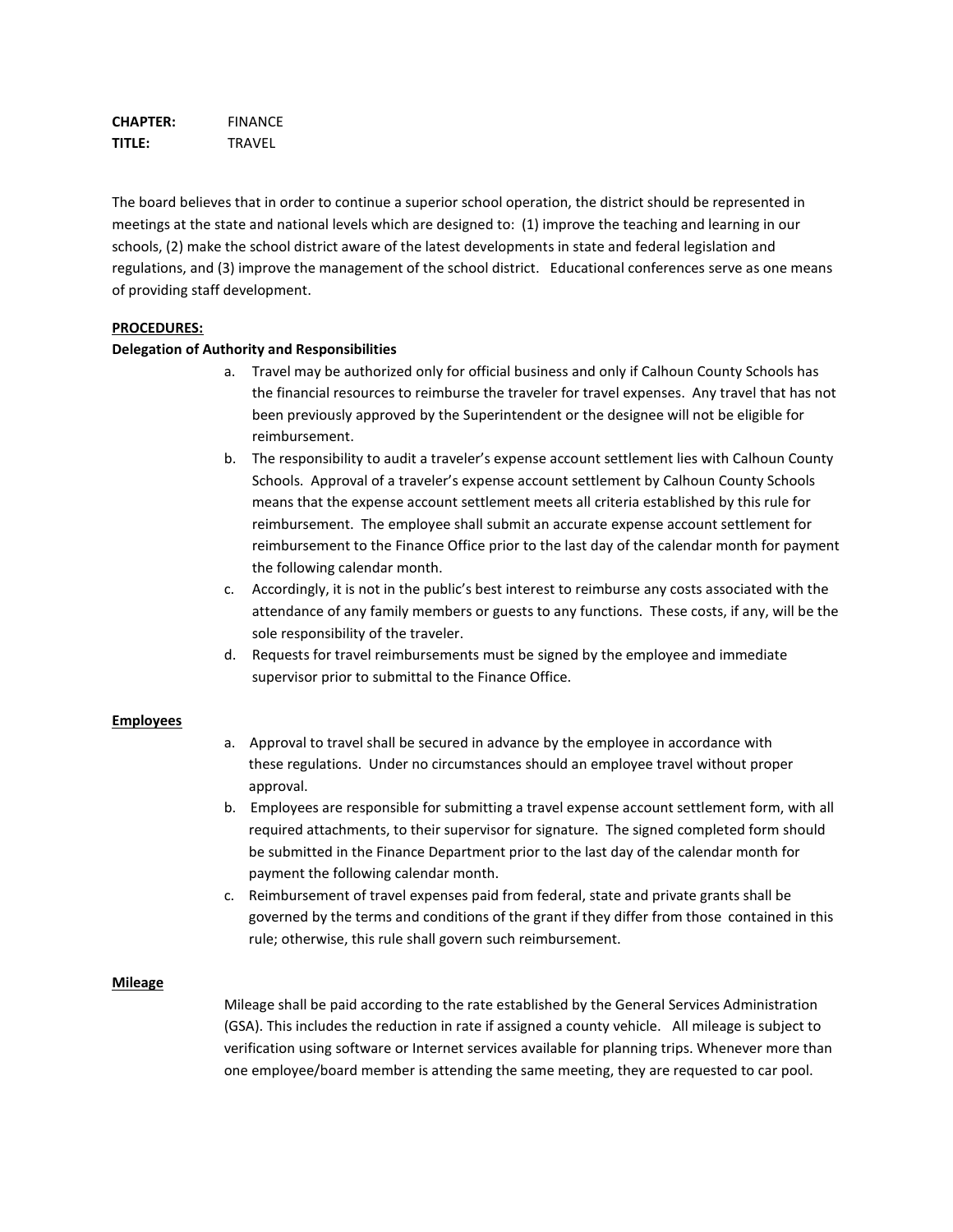## **Overnight Per Diem**

Employees or board members will be paid a per diem for meal expense, defined to include actual expenses for food, service and gratuities in accordance with the Meal & Incidental Expenses (M&IE) Rates as established by the GSA. It shall be understood that the maximum daily rates are not automatically reimbursed to the employee/board member. The meal allowance shall be limited to 75% of the allowable daily rate for the day of departure and the day of return. Meals will be reimbursed only when an overnight stay is required.

When meals are provided for a traveler, the traveler's maximum daily rate as established by the GSA shall be reduced by the appropriate amount. To determine the amount of deductions for meals, allowances for meal expenses shall be deducted accordingly:

> Breakfast 20% of the maximum daily rate established by GSA Lunch 20% of the maximum daily rate established by GSA Dinner 60% of the maximum daily rate established by GSA

| <b>DAYS TRAVELING</b> |          | <b>DAILY RATE</b> | <b>TRAVEL DAY</b> | <b>FULL DAY</b> | <b>TOTAL</b> |
|-----------------------|----------|-------------------|-------------------|-----------------|--------------|
|                       | 1 NIGHT  | \$35.00           | \$52.50           |                 | \$52.50      |
| 3                     | 2 NIGHTS | \$35.00           | \$52.50           | \$35.00         | \$87.50      |
| 4                     | 3 NIGHTS | \$35.00           | \$52.50           | \$70.00         | \$122.50     |
| 5                     | 4 NIGHTS | \$35.00           | \$52.50           | \$105.00        | \$157.50     |

# **Meals Provided Deduction**

| M&IE Total                      | \$35.00   |
|---------------------------------|-----------|
| Continental Breakfast/Breakfast | $-55.00$  |
| Lunch                           | $-510.00$ |
| Dinner                          | $-520.00$ |
| First & Last Day of Travel      | \$26.25   |

# **Lodging Reimbursement**

Allowable reimbursement for lodging shall include the actual expense for overnight accommodations and all applicable taxes and surcharges.Employees are reimbursed for lodging up to the maximum per diem established by the federal government. Travelers may request reimbursement above the per diem, not to exceed 300 percent (300%) of the maximum per diem allowance. Request for reimbursement above the per diem allowance should be made in advance of travel. Reimbursement above per diem following travel may be granted subject to Calhoun County Schools approval.

Travelers shall secure the lowest rate available at a reasonably priced facility. Certain hotels and motels offer special reduced rates to state employees. Sales tax is to be paid by traveler unless the lodging facility is located in the state of West Virginia and billed to the Purchasing Card.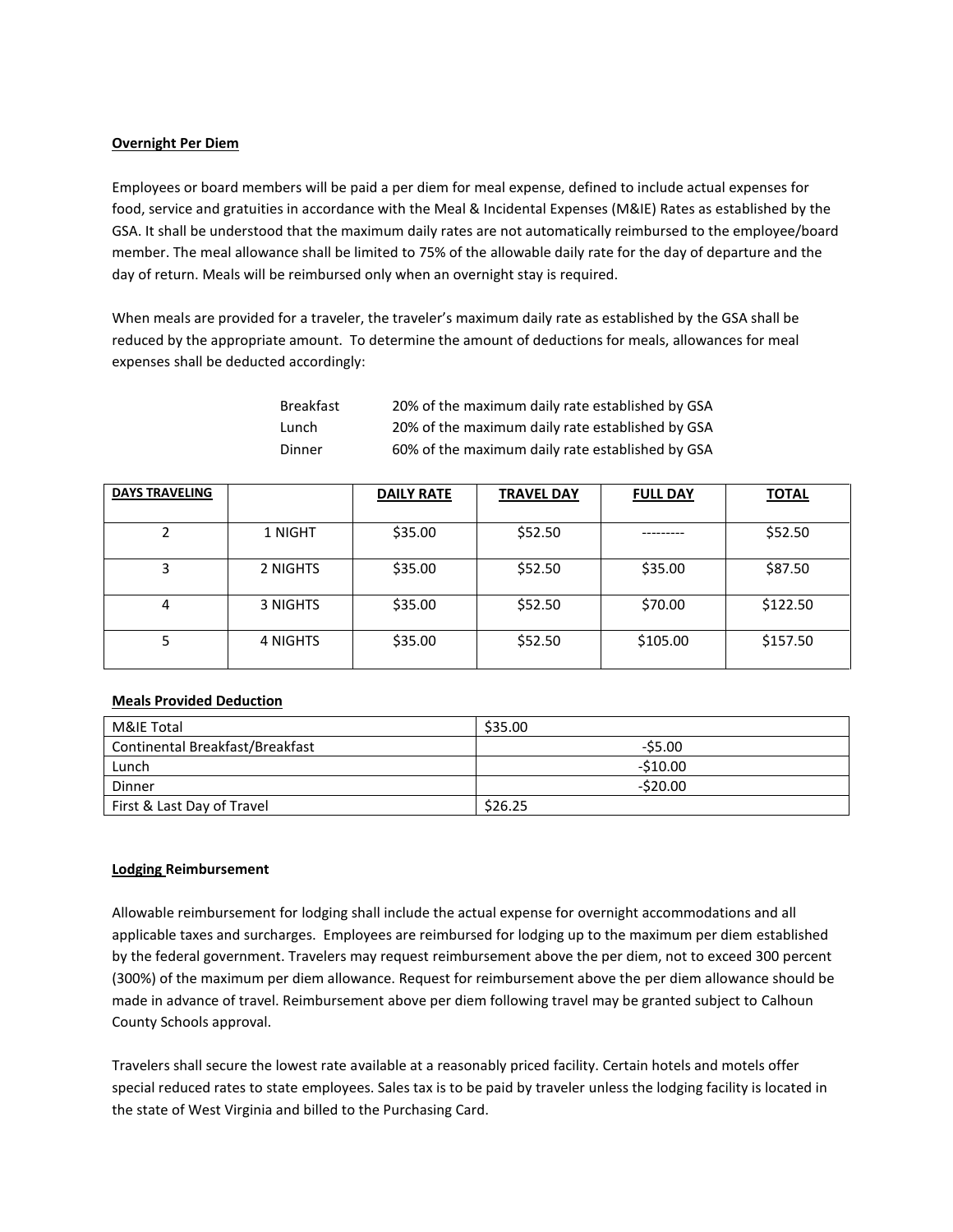Reimbursement for a single occupancy shall be at the least expensive single room rate available.

The location of the lodging facility should be as convenient as possible to the place where business is being transacted. The meal per diem is based on the temporary duty location. If lodging is not available at the temporary duty location, the agency may authorize or approve the maximum per diem rate for the location where lodging is obtained.

For multiple occupancy, reimbursement may be claimed fully by one traveler with no claim filed by the other traveler, or each traveler may be reimbursed at equal percentages of the total actual cost for accommodations.

If an increase in the lodging charge is incurred, the change is reimbursable if the traveler is directed by the appropriate spending officer to change his or her travel plans, or if other extenuating circumstances arise. Charges incurred due to the traveler's failure to notify the facility will be considered the personal expense of the traveler.

Under no circumstances should a hotel be booked through a third party vendor (i.e. Hotels.com, Travelocity, Expedia, etc). Third party vendors are unable to provide an invoice or folio for reimbursement and charge service fees that are not reimbursable

### **Receipts**

Receipts are required for lodging reimbursement. An invoice or folio shall be the official document utilized for reimbursement to the traveler.

### **Registration Fees**

Fees or charges for attendance at conferences, meetings, seminars, or workshops, as well as event-related materials, are reimbursable. Reimbursement for registration fees at meetings or conferences is allowable and must be supported by a receipt. Employees should verify acceptable payment methods with the conference prior to attending. Registration fees should be charged to the employee's Purchasing Card.

Receipts are required for reimbursement. The receipt or documentation provided by the event sponsor shall be sufficient for reimbursement. Travelers are to adjust meal reimbursement requests for meals included with the registration fee.

The traveler will not receive an allowance or reimbursement for lodging or food included in registration fees.

# **Other Expenses**

Travelers may incur miscellaneous business-related expenses for which reimbursement may be made, if appropriate. Receipts are required for any individual expenditure as a means of cost control. Such expenses and reimbursement may include, but are not limited to:

a. Baggage storage between appointments and between hotels and meeting places;

b. Tolls, garage, and parking fees - excluding valet parking for personal convenience

### **Per Diem Payments**